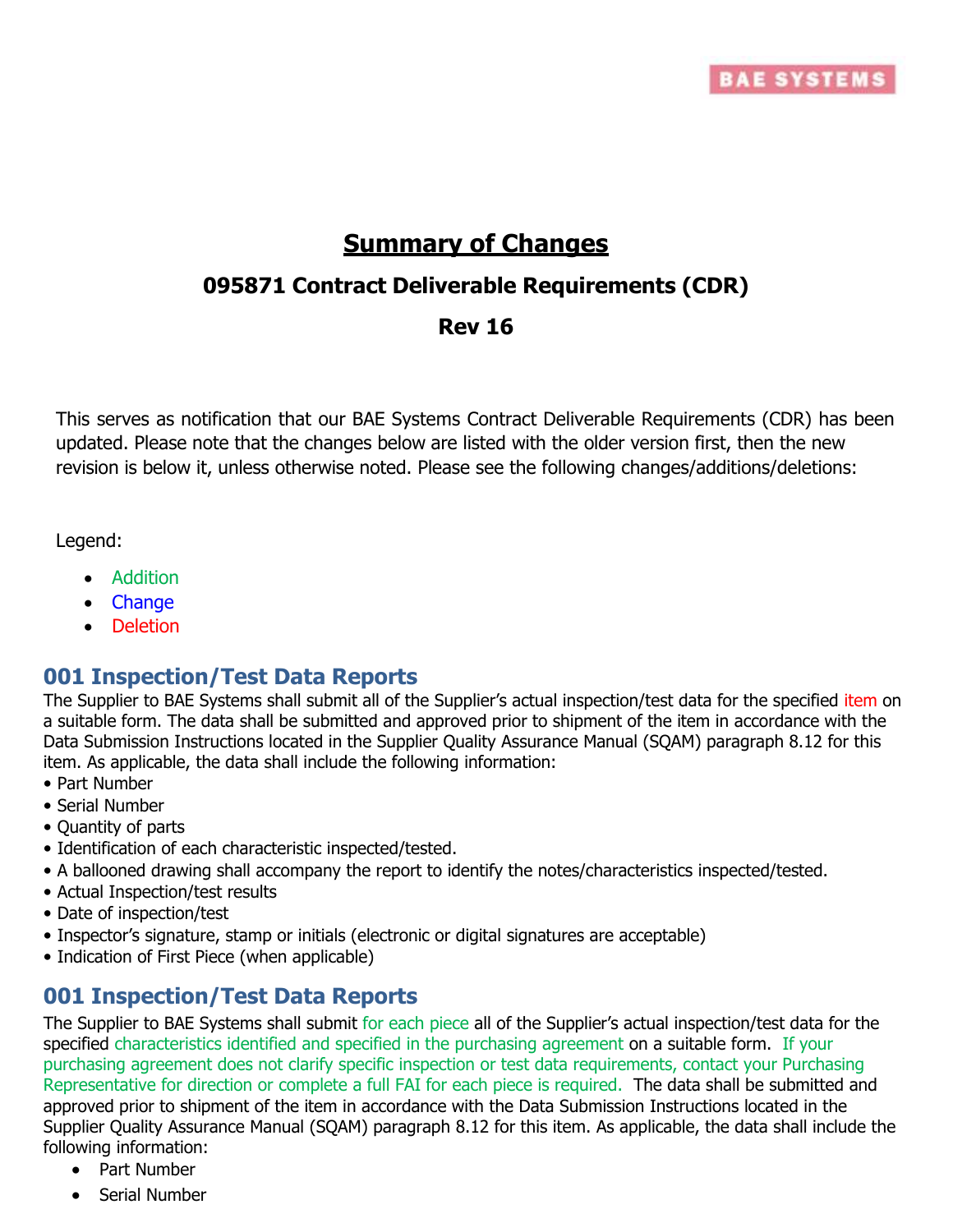

- Quantity of parts
- Identification of each characteristic inspected/tested.
- A ballooned drawing shall accompany the report to identify the notes/characteristics inspected/tested.
- Actual Inspection/test results
- Date of inspection/test
- Inspector's signature, stamp or initials (electronic or digital signatures are acceptable)
- Indication of First Piece (when applicable)

## **004 First Article Test (FAT)**

When any of the First Article criteria exist, a First Article Test may be required to validate that the production processes are producing results within specification. In the event that a First Article Test is required, BAE Systems will adjust order quantities accordingly in order to define additional parts for the testing. The data shall be submitted and approved prior to shipment of the item in accordance with the Data Submission Instructions located in the Supplier Quality Assurance Manual (SQAM) paragraph 8.12 for this item. Suppliers are required to inform the BAE Systems Quality Department in writing using VIR 089725 when any of the following occur for any operation or step in the supply chain/manufacturing process prior to shipment of any affected product. *1.)* Change in manufacturing process at tier 1 or any sub-tier suppliers (BAE Systems to be notified prior to the change being made)

---------------------------------------------------------------------------------------------------------

*2.)* Drawing changes provided by BAE Systems or any/all suppliers

*3.)* Manufacturing location change at tier 1 or any sub-tier suppliers (BAE Systems to be notified prior to the change being made)

*4.)* Break in production of 24 months or more at any sub-tier suppliers.

The supplier shall update/resubmit the FAT plan within 30 days following the contract award and cover any changes to the schedule prior to the start of the test. The procedure and test reports may be prepared using MIL-HDBK-831 as a guide. BAE Systems and its customer reserve the right to witness FAT testing at any point in the schedule.

## **004 First Article Test (FAT)**

First Article Testing is required to validate that the production processes are producing results within specification. In the event that First Article Testing is required, BAE Systems may adjust order quantities accordingly in order to define additional parts for the testing. The FAT Report shall be submitted and approved prior to shipment of the item in accordance with the Data Submission Instructions located in the Supplier Quality Assurance Manual (SQAM) paragraph 8.12 for this item. *Suppliers are required to inform the BAE Systems* Quality Department in writing using VIR 089725 when any of the following occur for any operation or step in the supply chain/manufacturing process, prior to shipment of any affected product to determine what additional testing is required:

- *1.)* Change in manufacturing process at tier 1 or any sub-tier suppliers (BAE Systems to be notified prior to the change (s) being made)
- *2.)* Drawing changes provided by BAE Systems or any/all suppliers
- *3.)* Manufacturing location change at tier 1 or any sub-tier suppliers (BAE Systems to be notified prior to the change (s) being made)
- *4.)* Break in production of 24 months or more at any sub-tier suppliers.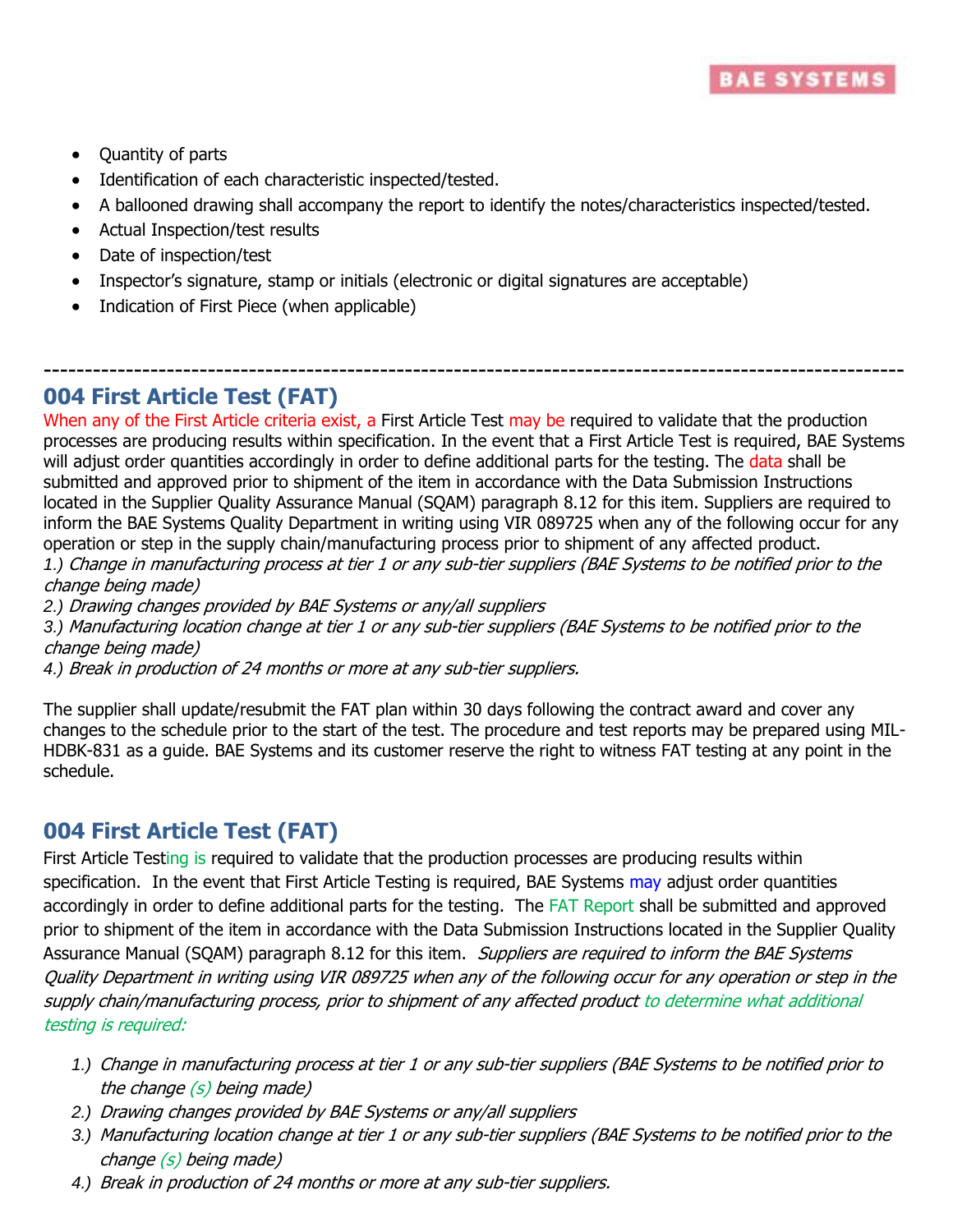

The Supplier shall update/resubmit the FAT plan within 30 days following contract award and cover any changes to the schedule prior to start of the test. The procedure and test reports may be prepared using MIL-HDBK-831 as a guide. BAE Systems and its customer reserve the right to witness FAT testing at any point in the schedule.

**-------------------------------------------------------------------------------------------**

## **007 Welding-Combat Vehicles**

• Suppliers SHALL be up-to-date with the required Weld Process Audit PRIOR to submitting Weld Procedure(s) to BAE Systems Weld Engineering for review. Suppliers SHALL provide supporting documentation and evidence for a Weld Process Audit in accordance with the requirements listed in the SQAM. All supporting documentation SHALL be made available to BAE Systems upon request.

• **PRIOR** to the start of fabrication, the Supplier **SHALL** review WE-005 and submit all procedure(s) and supporting qualification test data to the BAE Systems Weld Engineering Representative. The Supplier **MAY** utilize BAE Systems Weld Procedure Specification(s) (WPS) in the event that the Supplier has completed the BAE Systems required Weld Training.

• In the event that the Supplier is **NOT** approved to utilize BAE Systems Weld Procedures and/or BAE Systems **DOES NOT** have applicable Weld Procedure(s) to fabricate the Weldment to fulfill the purchase order, the Supplier **SHALL** be responsible for providing and/or qualifying Weld Procedure(s) **PRIOR** to fabrication. BAE Systems Weld Engineering **SHALL NOT** be responsible for providing additional procedure qualifications for the sole use of our Suppliers.

• The Supplier **SHALL** submit the WPS(s) intended for part fabrication to BAE Systems Weld Engineering for review and approval via the Supplier Welding Procedure Submission Form 089136 **PRIOR** to the start of fabrication. The latest version of the form **SHALL** be utilized and is accessible via the BAE Systems Purchasing Website. Each Weldment Part Number and the applicable WPS(s) **SHALL** be submitted individually.

• In the event that the Supplier provides a non-BAE Systems qualified Weld Procedure, the Procedure Qualification Record(s) **SHALL** be submitted along with the respective WPS(s) for review.

• Supplying product to BAE Systems with an unapproved, rejected, and/or incorrect Welding Procedure Specification (WPS) is a violation of the BAE Systems Purchasing Agreement and is considered non-conforming and parts are subject to rejection and **MAY** be returned to the Vendor (RTV) at the Supplier's expense.

• The Supplier **SHALL** resubmit the Supplier Welding Procedure Form to BAE Systems Weld Engineering in the event that the Base Material, Weld Procedure(s), and/or the Part Number Configuration changes from the previously approved form. The form **SHALL** also be resubmitted if the BAE Systems Purchasing Agreement Part Number changes throughout configuration, regardless if all other variables have remained consistent from the previously approved form.

• The Supplier **SHALL** be responsible for maintaining all supporting documentation including, but **NOT**  limited, to the following; Performance Qualifications, Sub-Tier Supplier Certifications, Machine Calibration Documentation, and other applicable documentation required to demonstrate compliance in accordance with the requirements per the BAE Systems Purchasing Agreement. All documentation **SHALL** be made available as requested BAE Systems at all times. • Supplier **SHALL** submit Standard and Non-Standard Repair Procedure(s) via the Vendor Information Request (VIR) Form 097908 for review and approval **PRIOR** to use.

#### **Aluminum and Steel Arc Welding; Resistance Welding and Brazing**

Procedure submittal requirements for aluminum, steel, resistance, and brazing weldments are addressed on the following forms/ procedures: **Form Number/ Procedure Document Title**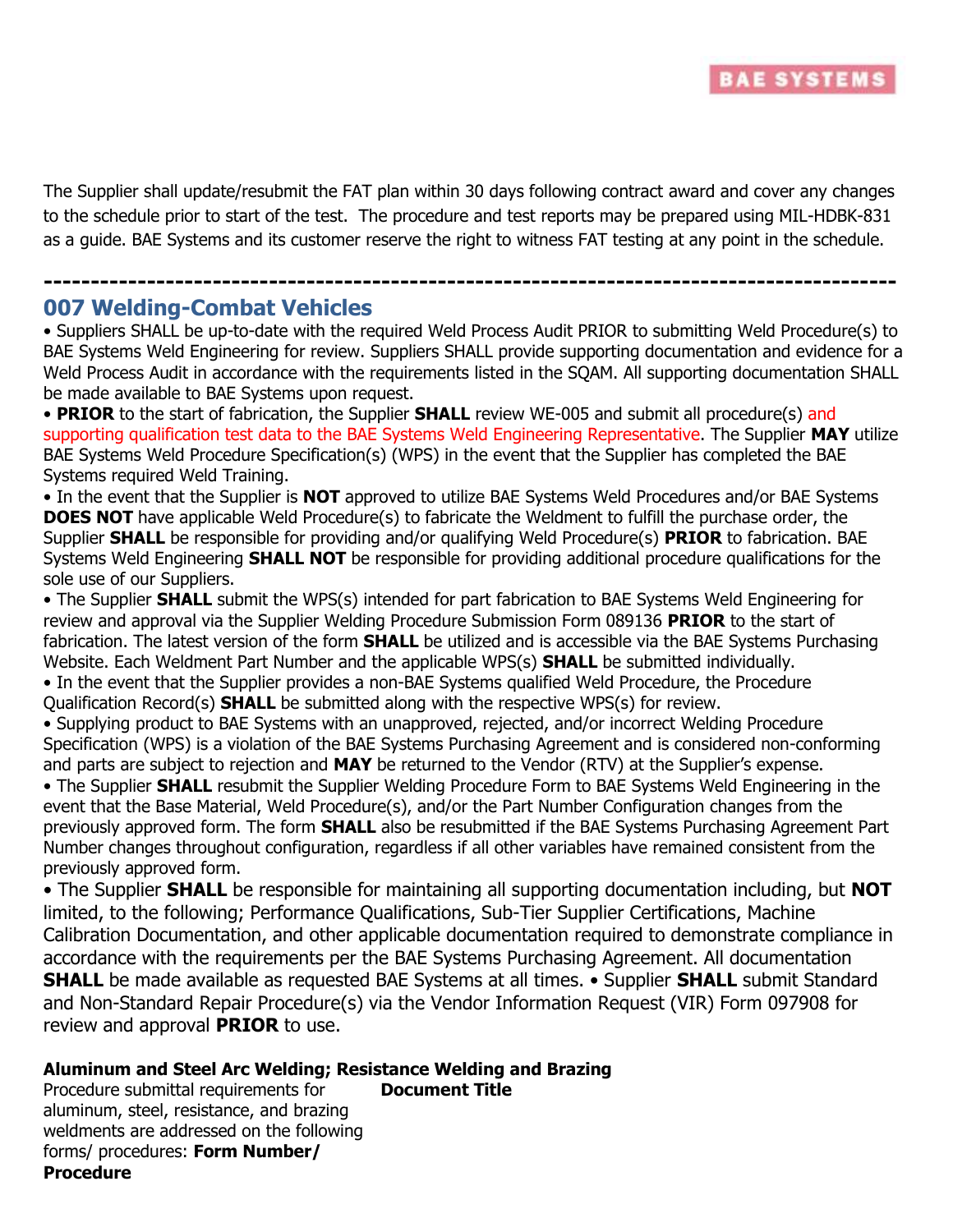## **BAE SYSTEMS**

| 090451<br>090504 | Visual Testing Inspection In Accordance<br>With Ground Combat Vehicle Welding<br>Code - Aluminum (12472301)<br>Visual Testing Inspection In Accordance<br>With Ground Combat Vehicle Welding<br>Code - Steel (12479550) |
|------------------|-------------------------------------------------------------------------------------------------------------------------------------------------------------------------------------------------------------------------|
| 091866           | Brazing or Braze Welding Procedure - Cover<br>Sheet (LAA-5130)                                                                                                                                                          |
| 091868           | Recorded Joint Welding Procedure for<br>Resistance Welding Cover Sheet (LAA-5131)                                                                                                                                       |
| 092587           | Weld Supplier Approval and Weld Procedure<br>Submission Process Guideline (WE-005)                                                                                                                                      |
| 092579           | SRP Repair of Steel Base Metal (WE-SRP02)                                                                                                                                                                               |
| 092580           | SRP Repair of Aluminum Base Metal (WE-<br><b>SRP01)</b>                                                                                                                                                                 |
| 092589           | <b>BAE Systems Code Qualified Suppliers</b>                                                                                                                                                                             |
| 092585           | BAE Systems Weld Procedure Book - Steel                                                                                                                                                                                 |
| 092586           | BAE Systems Weld Procedure Book -<br>Aluminum                                                                                                                                                                           |
| 089136           | Supplier Welding Procedure Submission<br>Form                                                                                                                                                                           |
| 089725           | <b>Vendor Information Request</b>                                                                                                                                                                                       |

## **007 Welding-Combat Vehicles**

- Suppliers **SHALL** be up-to-date with the required Weld Process Audit PRIOR to submitting Weld Procedure(s) to BAE Systems Weld Engineering for review. Suppliers **SHALL** provide supporting documentation and evidence for a Weld Process Audit in accordance with the requirements listed in the SQAM. All supporting documentation **SHALL** be made available to BAE Systems upon request.
- **PRIOR** to the start of fabrication, the Supplier **SHALL** review WE-005, submit and gain approval for all procedure(s) per the Purchase Order Part Number. The Supplier **MAY** utilize BAE Systems Weld Procedure Specification(s) (WPS) in the event that the Supplier has completed the BAE Systems required Weld Procedure Training and Weld Process Audit.
- In the event that the Supplier is **NOT** approved to utilize BAE Systems Weld Procedures and/or BAE Systems **DOES NOT** have applicable Weld Procedure(s) to fabricate the Weldment to fulfill the purchase order, the Supplier **SHALL** be responsible for providing and/or qualifying Weld Procedure(s) **PRIOR** to fabrication. BAE Systems Weld Engineering **SHALL NOT** be responsible for providing additional procedure qualifications for the sole use of our Suppliers.
- The Supplier **SHALL** submit the WPS(s) intended for part fabrication to BAE Systems Weld Engineering for review and approval via the Supplier Welding Procedure Submission Form 089136 **PRIOR** to the start of welding and fabrication. The latest version of the form **SHALL** be utilized and is accessible via the BAE Systems Purchasing Website. Each Weldment Part Number and the applicable WPS(s) **SHALL** be submitted individually.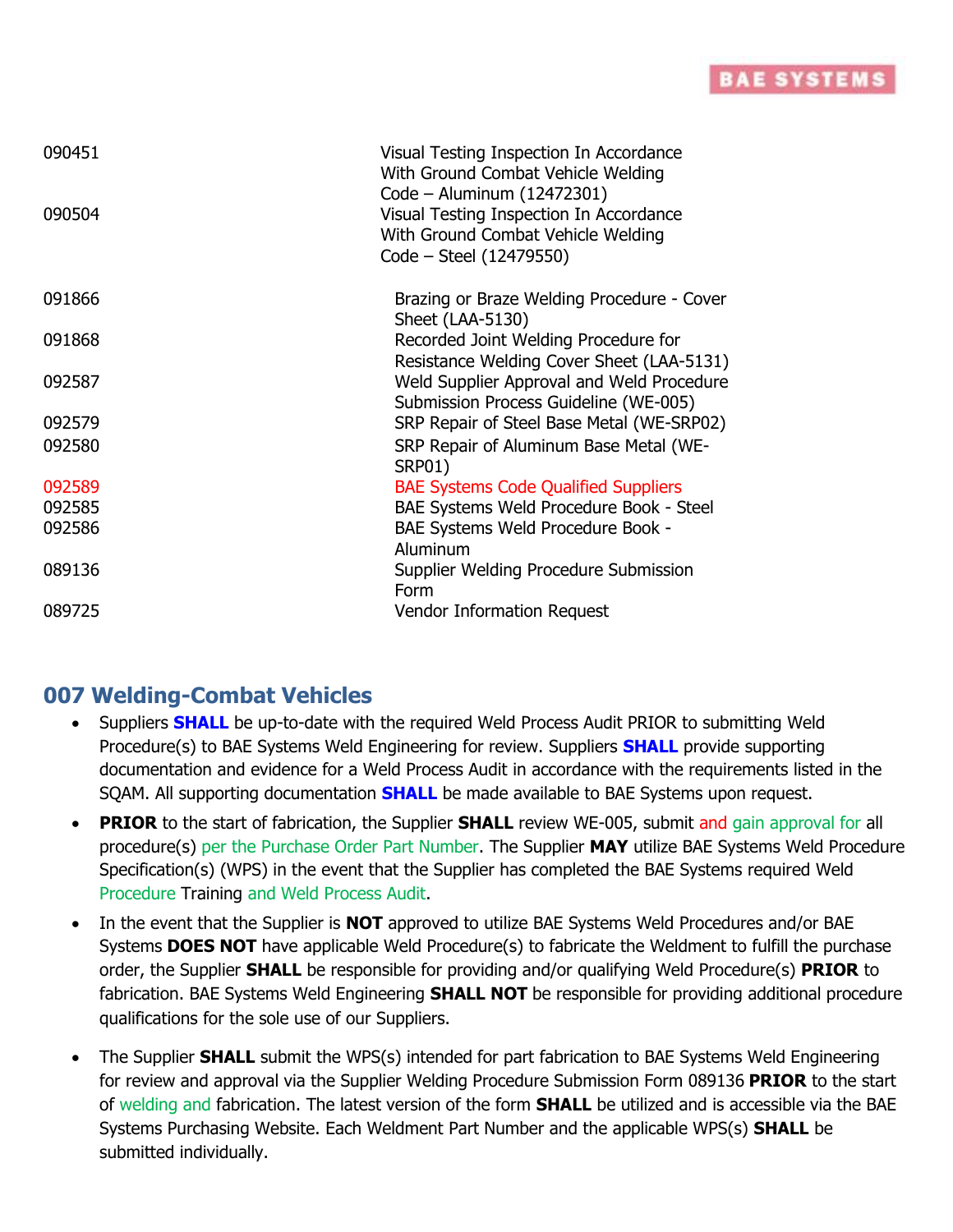

**BAE SYSTEMS** 

- Supplying product to BAE Systems with an unapproved, rejected, and/or incorrect Welding Procedure Specification (WPS) is a violation of the BAE Systems Purchasing Agreement and is considered nonconforming and parts are subject to rejection and **MAY** be returned to the Vendor (RTV) at the Supplier's expense.
- The Supplier **SHALL** resubmit the Supplier Welding Procedure Form to BAE Systems Weld Engineering in the event that the Base Material, Weld Procedure(s), and/or the Part Number Configuration changes from the previously approved form. The form **SHALL** also be resubmitted if the BAE Systems Purchasing Agreement Part Number changes throughout configuration, regardless if all other variables have remained consistent from the previously approved form.
- The Supplier **SHALL** be responsible for maintaining all supporting documentation including, but **NOT** limited, to the following; Performance Qualifications, Sub-Tier Supplier Certifications, Machine Calibration Documentation, and other applicable documentation required to demonstrate compliance in accordance with the requirements per the BAE Systems Purchasing Agreement. All documentation **SHALL** be made available as requested BAE Systems at all times.
- Supplier **SHALL** submit Standard and Non-Standard Repair Procedure(s) via the Vendor Information Request (VIR) Form 097908 for review and approval **PRIOR** to use.

#### **Aluminum and Steel Arc Welding; Resistance Welding and Brazing**

Procedure submittal requirements for aluminum, steel, resistance, and brazing weldments are addressed on the following forms/ procedures:

| Form Number/ Procedure<br>090451 | <b>Document Title</b><br>Visual Testing Inspection In Accordance<br>With Ground Combat Vehicle Welding<br>Code - Aluminum (12472301) |
|----------------------------------|--------------------------------------------------------------------------------------------------------------------------------------|
| 090504                           | Visual Testing Inspection In Accordance<br>With Ground Combat Vehicle Welding<br>Code – Steel (12479550)                             |
| 091866                           | Brazing or Braze Welding Procedure -<br>Cover Sheet (LAA-5130)                                                                       |
| 091868                           | Recorded Joint Welding Procedure for<br>Resistance Welding Cover Sheet (LAA-<br>5131)                                                |
| 092587                           | Weld Supplier Approval and Weld<br>Procedure Submission Process Guideline<br>(WE-005)                                                |
| 092579                           | SRP Repair of Steel Base Metal (WE-<br><b>SRP02)</b>                                                                                 |
| 092580                           | SRP Repair of Aluminum Base Metal (WE-<br><b>SRP01)</b>                                                                              |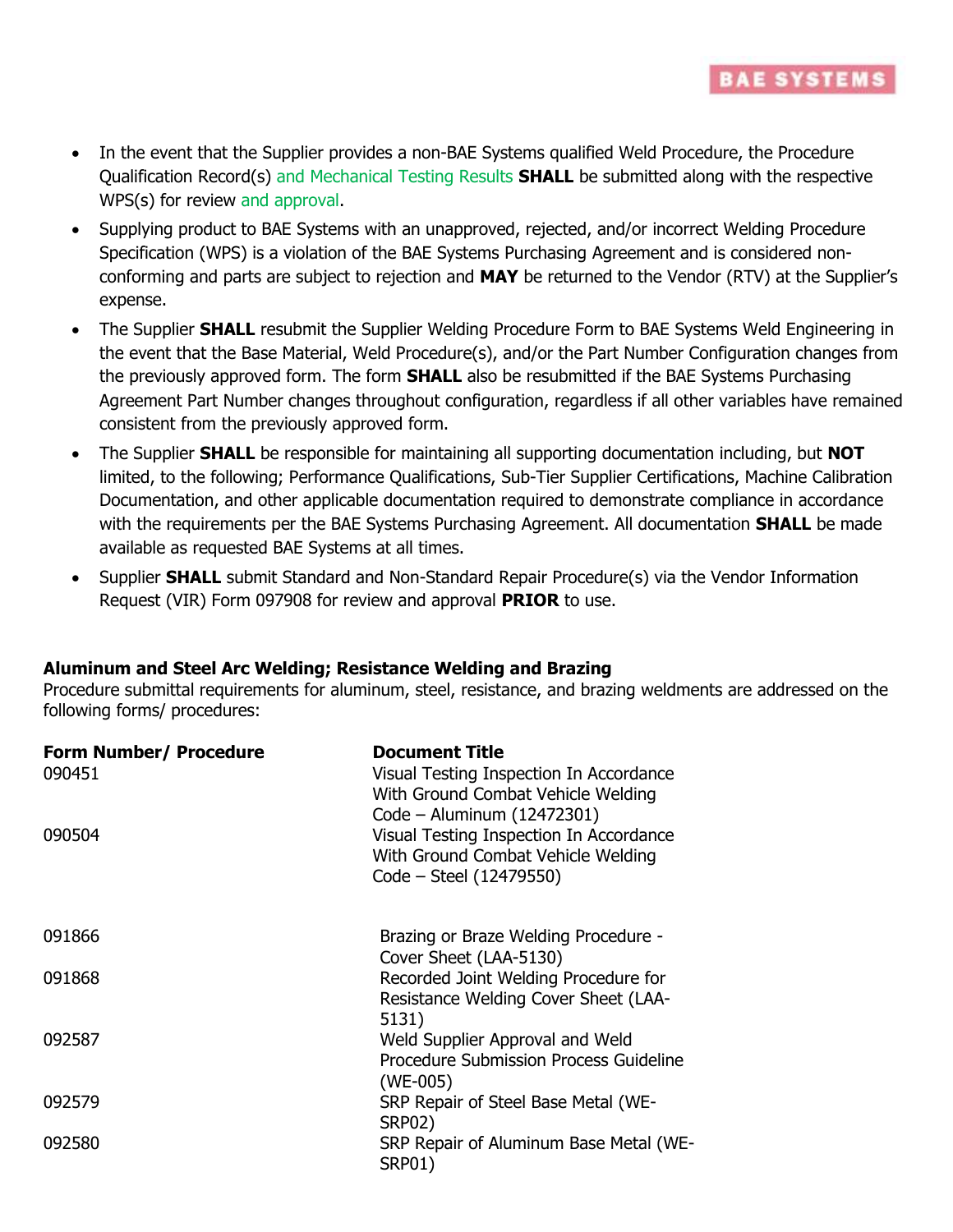

| 092585 | BAE Systems Weld Procedure Book - Steel |
|--------|-----------------------------------------|
| 092586 | BAE Systems Weld Procedure Book -       |
|        | Aluminum                                |
| 089136 | Supplier Welding Procedure Submission   |
|        | Form                                    |
| 089725 | Vendor Information Request              |
|        |                                         |

## **012 Flammability**

A flammability certification to the specification noted on the drawing from the original material manufacturer or a flammability test report from a BAE Systems approved facility is required. Certification shall be submitted in accordance with the Data Submission Instructions (located in the SQAM) paragraph 8.12 for this item.

-------------------------------------------------------------------------------------------------------------------------------

## **012 Flammability**

A flammability certification to the specification noted on the drawing from the original material manufacturer or a flammability test report from a BAE Systems approved facility is required. Certification shall be submitted in accordance with the Data Submission Instructions (located in the SQAM, paragraph 8.12) for this item. This requirement is only applicable to Phoenix parts.

------------------------------------------------------------------------------------------------------------------------------------------

### **015 Control Tests**

The Supplier shall perform Control Tests at the frequency defined by the specification/QAP. The Supplier is responsible for determining the test schedule based on the production and delivery schedule per the Purchasing Agreement. The Supplier shall notify the BAE Systems Authorized Purchasing Representative of the projected test schedule and any changes as they occur. If any failures occur, either through defect of the test equipment or of the test sample itself, the Supplier shall immediately notify the BAE Systems Authorized Purchasing Representative for further instructions prior to continuance of testing.

Following the completion of testing, a test report shall be submitted in accordance with the Data Submission Instructions (located in the SQAM) paragraph 8.12 for this item prior to or with the shipment of product for approval.

MIL-HDBK-831 should be used as a guide in developing the test report format. As a minimum, the test report shall include:

- BAE Systems Part Number
- BAE Systems Purchasing Agreement Number
- Prime Contract Number (this is specified on the Purchasing Agreement)
- Applicable drawings/specification and revision level
- Type of test (i.e., Group "C," Group "D," etc.)
- Tests performed and results
- Test completion date
- Sample size
- Sample identification, if applicable
- Production interval (or Purchasing Agreement line number)
- Printed name, signature, and title of Supplier's representative
- Report date
- Any additional data or information required to show full compliance to the control test requirements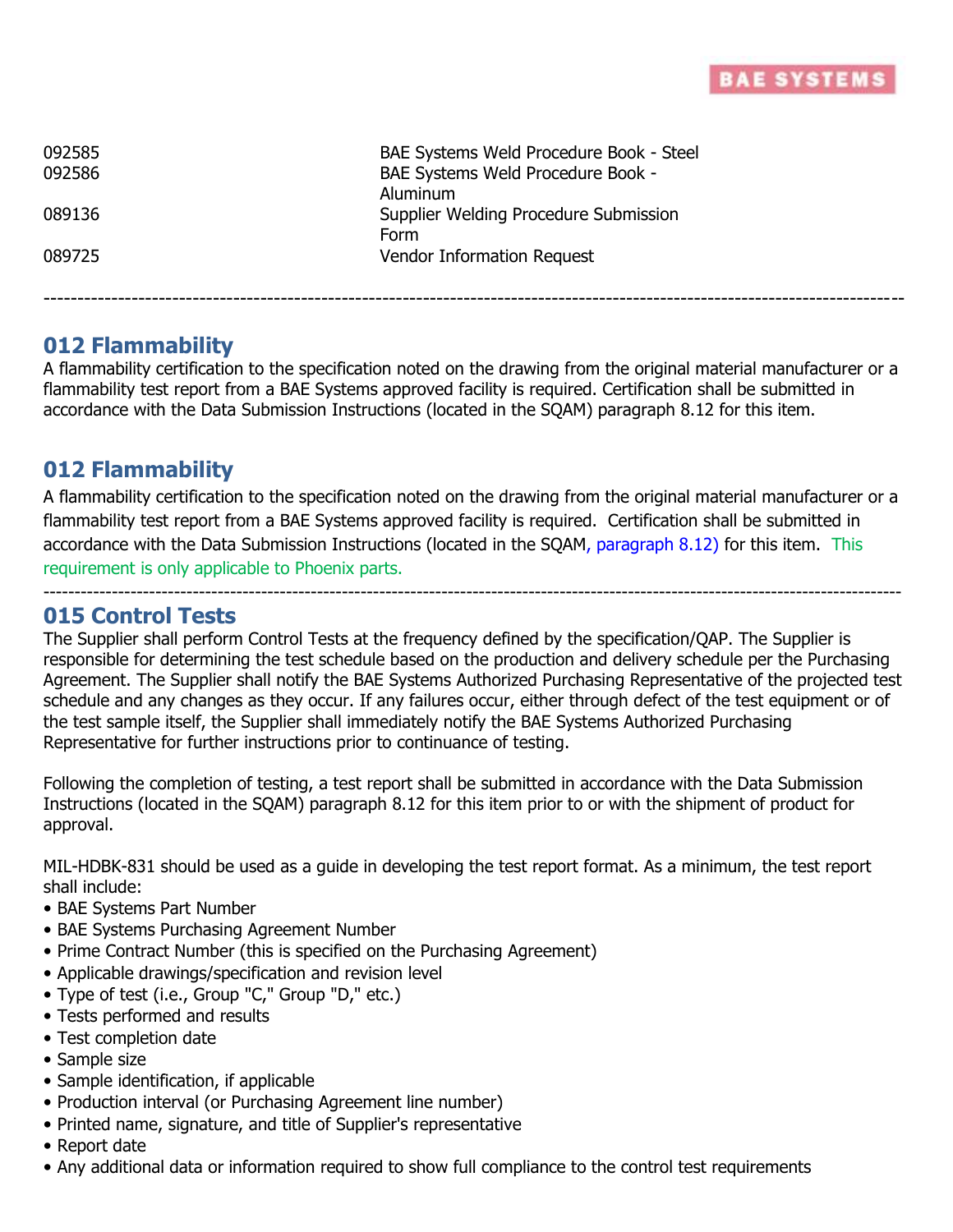

## **015 Control Tests**

The Supplier shall perform Control Tests at the frequency defined by the specification/QAP. The Supplier is responsible for determining the test schedule based on the production and delivery schedule per the Purchasing Agreement. The Supplier shall notify the BAE Systems Authorized Purchasing Representative of the projected test schedule and any changes as they occur. If any failures occur, either through defect of the test equipment or of the test sample itself, the Supplier shall immediately notify the BAE Systems Authorized Purchasing Representative for further instructions prior to continuance of testing.

Following the completion of testing, a test report shall be submitted in accordance with the Data Submission Instructions (located in the SQAM, paragraph 8.12) for this item prior to or with the shipment of product for approval.

MIL-HDBK-831 should be used as a guide in developing the test report format. As a minimum, the test report shall include:

- BAE Systems part number
- All applicable BAE Systems Purchasing Agreement Number(s)
- Prime Contract Number (this is specified on the Purchasing Agreement)
- Applicable drawings/specification and revision level
- Type of test (i.e., Group "C," Group "D," etc.)
- Tests performed and results
- Test completion date
- Next test date/submittal
- Applicable serial number(s) tested
- Sample size
- Sample identification, if applicable
- Production interval (or Purchasing Agreement line number)
- Printed name, signature, and title of Supplier's representative
- Report date
- Any additional data or information required to show full compliance to the control test requirements

------------------------------------------------------------------------------------------------------------------------------------------

## **016 Plating**

The supplier shall provide written certification that the plating was performed in accordance with all Purchasing Agreement, drawing, and Purchasing Agreement specification requirements prior to or with shipment of the product. The facility actually performing the plating shall prepare the certification.

The Certification **MUST** include as a minimum:

- Part number
- Purchasing Agreement number
- Plating process specification used
- Complete lot traceability to all certifications related to the BAE Systems Purchasing Agreement
- Printed name, signature, and title of Supplier's representative
- Report date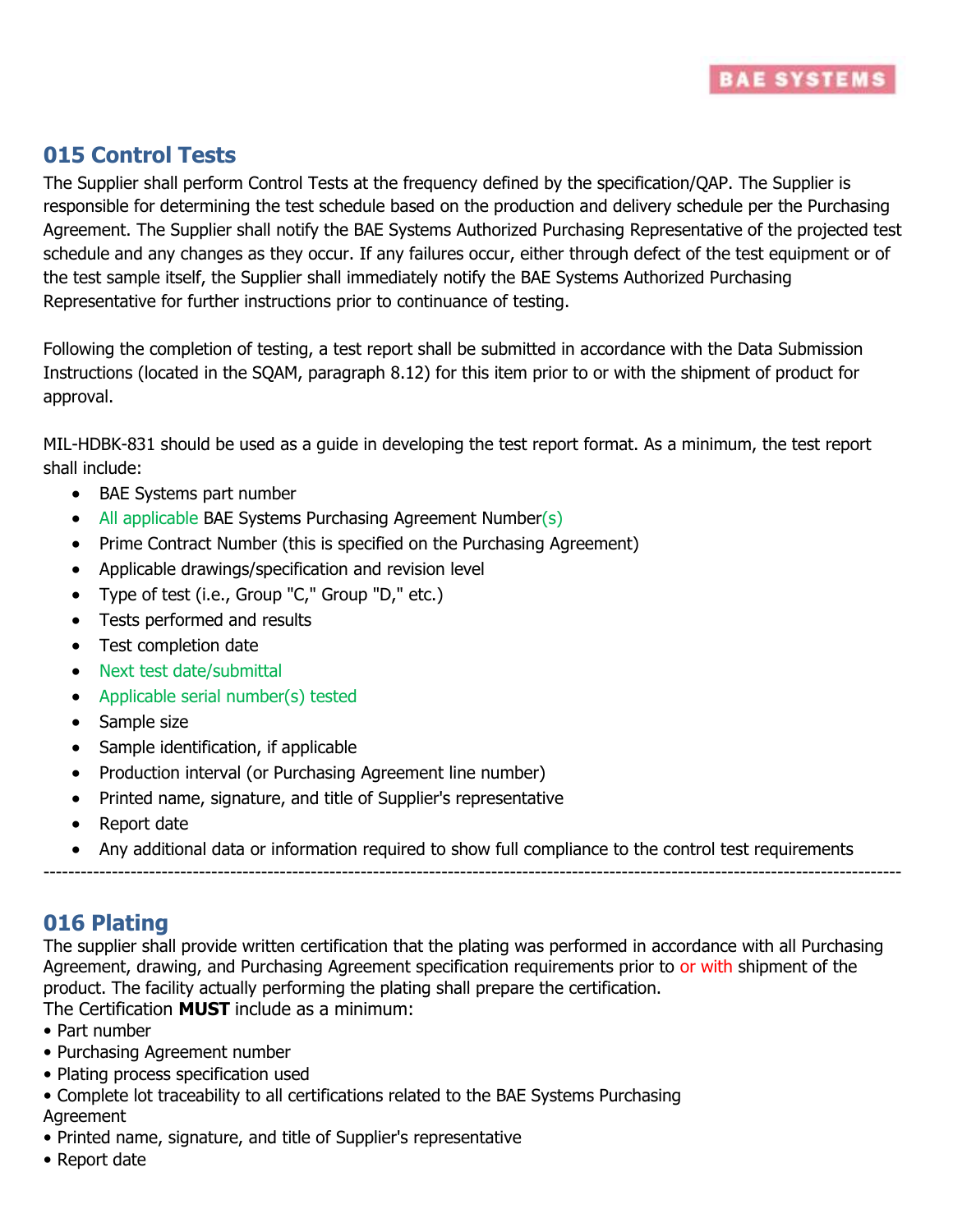

The certification/data shall be submitted and approved prior to shipment of the item in accordance with the Data Submission Instructions located in the Supplier Quality Assurance Manual (SQAM) paragraph 8.12 for this item. **The following requirements apply when zinc plating per ASTM B633 is specified:** 

When embrittlement relief pretreatments and/or post treatments are required and unless otherwise specified on the component, drawing the following requirements shall apply:

A) Pretreatment on steel parts with a tensile strength 1000 MPa (31 HRC) or greater that have been machined, ground, cold-formed, or cold-straightened subsequent to heat treatment. Bake times and temperatures shall be in accordance with Table 1 of ASTM B849.

B) Post coating treatments for the purpose of reducing the risk of hydrogen embrittlement in accordance with ASTM B850 on iron or steel parts having a tensile strength ≥1000 MPa (with corresponding hardness values 303 HB, or 31 HRC) and surface-hardened parts unless otherwise specified. Bake times and temperatures shall be in accordance with Table 1 of ASTM B850.

C) The certification shall also include:

- Baking temperature; Requirement and Actual
- Baking time; Requirement and Actual
- A statement that the baking operation was started within 3 hours of plating completion

## **016 Plating**

The supplier shall provide written certification that the plating was performed in accordance with all Purchasing Agreement, drawing, and Purchasing Agreement specification requirements prior to shipment of the product. The facility actually performing the plating shall prepare the certification.

The Certification **MUST** include as a minimum:

- Part number
- Purchasing Agreement number
- Plating process specification used
- Complete lot traceability to all certifications related to the BAE Systems Purchasing Agreement
- Printed name, signature, and title of Supplier's representative
- Report date

The certification/data shall be submitted and approved prior to shipment of the item in accordance with the Data Submission Instructions located in the Supplier Quality Assurance Manual (SQAM) paragraph 8.12 for this item. **The following requirements apply when zinc plating per ASTM B633 is specified:**

When embrittlement relief pretreatments and/or post treatments are required and unless otherwise specified on the component, drawing the following requirements shall apply:

- A) Pretreatment on steel parts with a tensile strength 1000 MPa (31 HRC) or greater that have been machined, ground, cold-formed, or cold-straightened subsequent to heat treatment. Bake times and temperatures shall be in accordance with Table 1 of ASTM B849.
- B) Post coating treatments for the purpose of reducing the risk of hydrogen embrittlement in accordance with ASTM B850 on iron or steel parts having a tensile strength ≥1000 MPa (with corresponding hardness values 303 HB, or 31 HRC) and surface-hardened parts unless otherwise specified. Bake times and temperatures shall be in accordance with Table 1 of ASTM B850.
- C) The certification shall also include:
	- Baking temperature; Requirement and Actual
	- Baking time; Requirement and Actual
	- A statement that the baking operation for hydrogen embrittlement relief was started within 3 hours of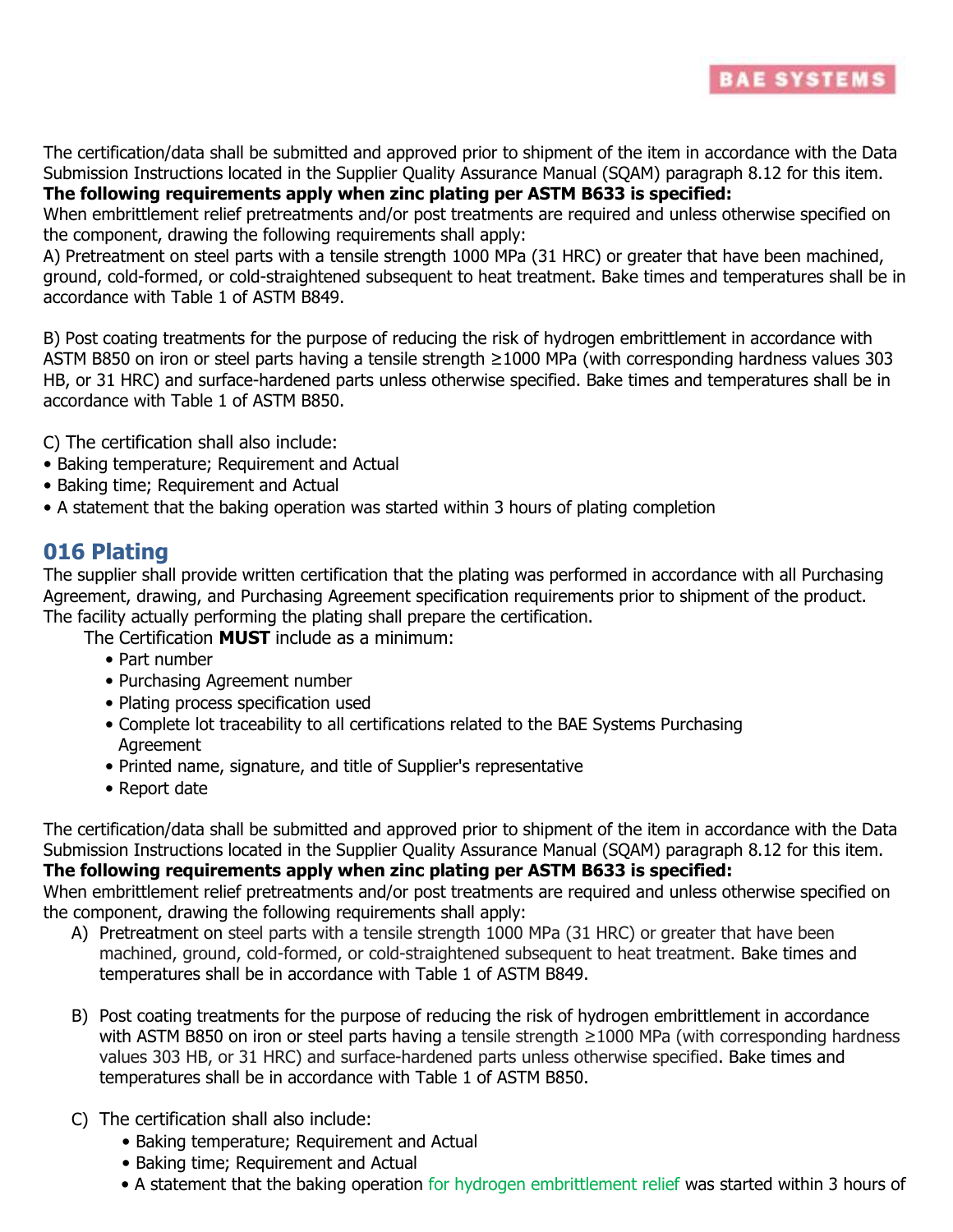

plating completion or as required per specification

### **017 Paint Certification**

The Supplier shall provide a copy of the written certification documenting that painting was performed in accordance with all Purchasing Agreement, drawing, and specification Purchasing Agreement requirements prior to or with the product shipment. Certification shall be submitted in accordance with the Data Submission Instructions (located in the SQAM) paragraph 8.12 for this item. The facility actually performing the painting shall prepare the certification, which shall include:

------------------------------------------------------------------------------------------------------------------------------------------

- Name and address of the finisher
- Part number
- Purchasing Agreement number
- List of specifications used in the processing of the paint
- Paint thickness of a sample of actual parts for the primer
- Paint thickness of a sample of actual parts for the top coat
- Material lot/batch number(s)
- Material expiration date(s)
- Printed name, signature, and title of Supplier's representative
- Certification date

All test and inspection documentation shall be available for BAE Systems' review upon request.

Documentation submittal is required for Anniston Spares and for all non-approved paint resources.

BAE Systems Combat Vehicle approved painters are not required to submit any documentation with the parts but are required to maintain all required documentation validating compliance to all requirements and make this documentation available for BAE Systems review upon request.

Items requiring painting in accordance with MIL-STD-1303 shall instead be painted in accordance with NAVSEA Drawing 7250920 and associated paint photographs (if applicable).

## **017 Paint Certification**

The Supplier shall provide a copy of the written certification documenting that painting was performed in accordance with all Purchasing Agreement, drawing, and specification Purchasing Agreement requirements prior to or with the product shipment. Certification shall be submitted in accordance with the Data Submission Instructions (located in the SQAM) paragraph 8.12 for this item. The facility actually performing the painting shall prepare the certification, which shall include:

- Name and address of the finisher
- Part number
- BAE Systems Purchasing Agreement number
- List of specifications used in the processing of the paint
- Paint thickness of a sample of actual parts for the primer
- Paint thickness of a sample of actual parts for the top coat
- Material lot/batch number(s)
- Material expiration date(s)
- Printed name, signature, and title of Supplier's representative
- Certification date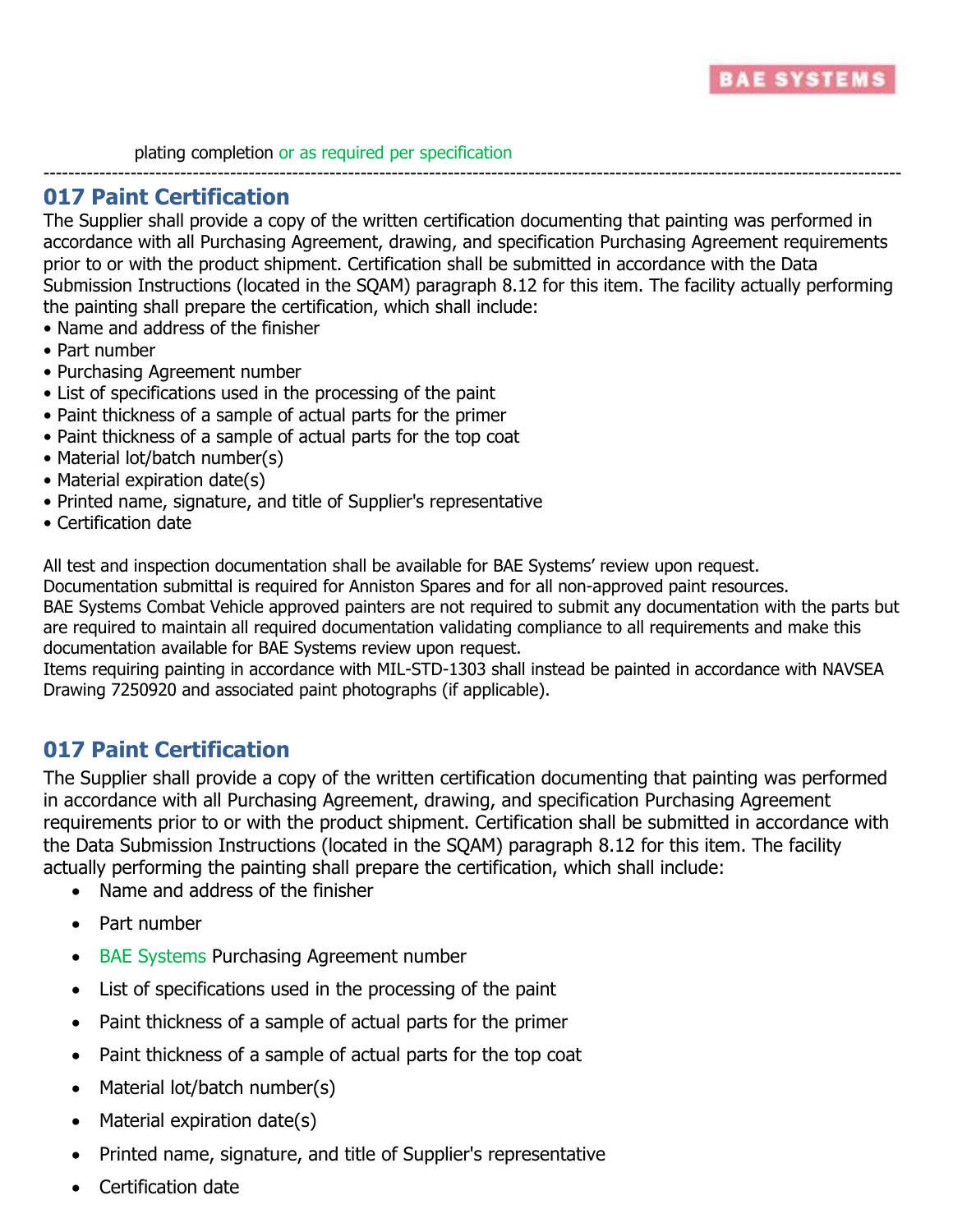

All test and inspection documentation shall be available for BAE Systems' review upon request.

Documentation submittal is required for Anniston Spares and for all non-approved paint resources.

BAE Systems Combat Vehicle approved CARC painters are not required to submit any documentation with the parts but are required to maintain all required documentation validating compliance to all requirements and make this documentation available for BAE Systems review upon request.

Items requiring painting in accordance with MIL-STD-1303 shall instead be painted in accordance with NAVSEA Drawing 7250920 and associated paint photographs (if applicable).

**-------------------------------------------------------------------------------------------**

### **019A Test Samples – Tensile Testing**

The Supplier shall provide a set of two samples (un-machined test bars/sheet stock) suitable for the mechanical testing as required by Purchasing Agreement or referenced specification. Both shall be made from the same melt and heat treated in the same lot as the supplied parts. Identify by paint marking.

### **019A Test Samples – Tensile Testing**

The Supplier shall provide a set of two samples (un-machined test bars/sheet stock) suitable for the mechanical testing as required by Purchasing Agreement or referenced specification. Both shall be made from the same melt and heat treated in the same lot as the supplied parts.

------------------------------------------------------------------------------------------------------------------------------------------

### **021A Mercury Added to the table of contents**

The Supplier shall certify that the material shipped under this Purchasing Agreement does not contain functional mercury in any form and that no mercury-bearing instruments and/or equipment that might cause contamination have been used in the manufacture, fabrication, assembly, or testing of any material shipped under this Purchasing Agreement. This requirement must be included in all sub-tier Purchase Orders however, certification is only required from the BAE Systems tier1 suppliers when requested.

#### **021B Lead Added to the table of contents**

The Supplier shall certify that the material shipped under this Purchasing Agreement does not contain lead in any form and that no lead-bearing instruments and/or equipment that might cause contamination have been used in its manufacture, fabrication, assembly, or testing of any material shipped under this Purchasing Agreement. This requirement must be included in all sub-tier Purchase Orders however, certification is only required from the BAE Systems tier 1 suppliers.

---------------------------------------------------------------------------------------------------------

#### **026A Quality System Requirements**

The Supplier shall maintain on file, and provide to BAE Systems upon request, objective quality evidence demonstrating Registration/Certification by an approved Registrar to ISO 9001, AS 9100, TS 16949, ISO/IEC 17025 or other recognized Quality System Standard. When the Registration/Certification Certificate is requested by BAE Systems, the documentation shall be provided in a commonly readable electronic format and shall be provided to BAE Systems in accordance with the Data Submission Instructions (located in the SQAM) paragraph 8.12 or uploaded to HICX.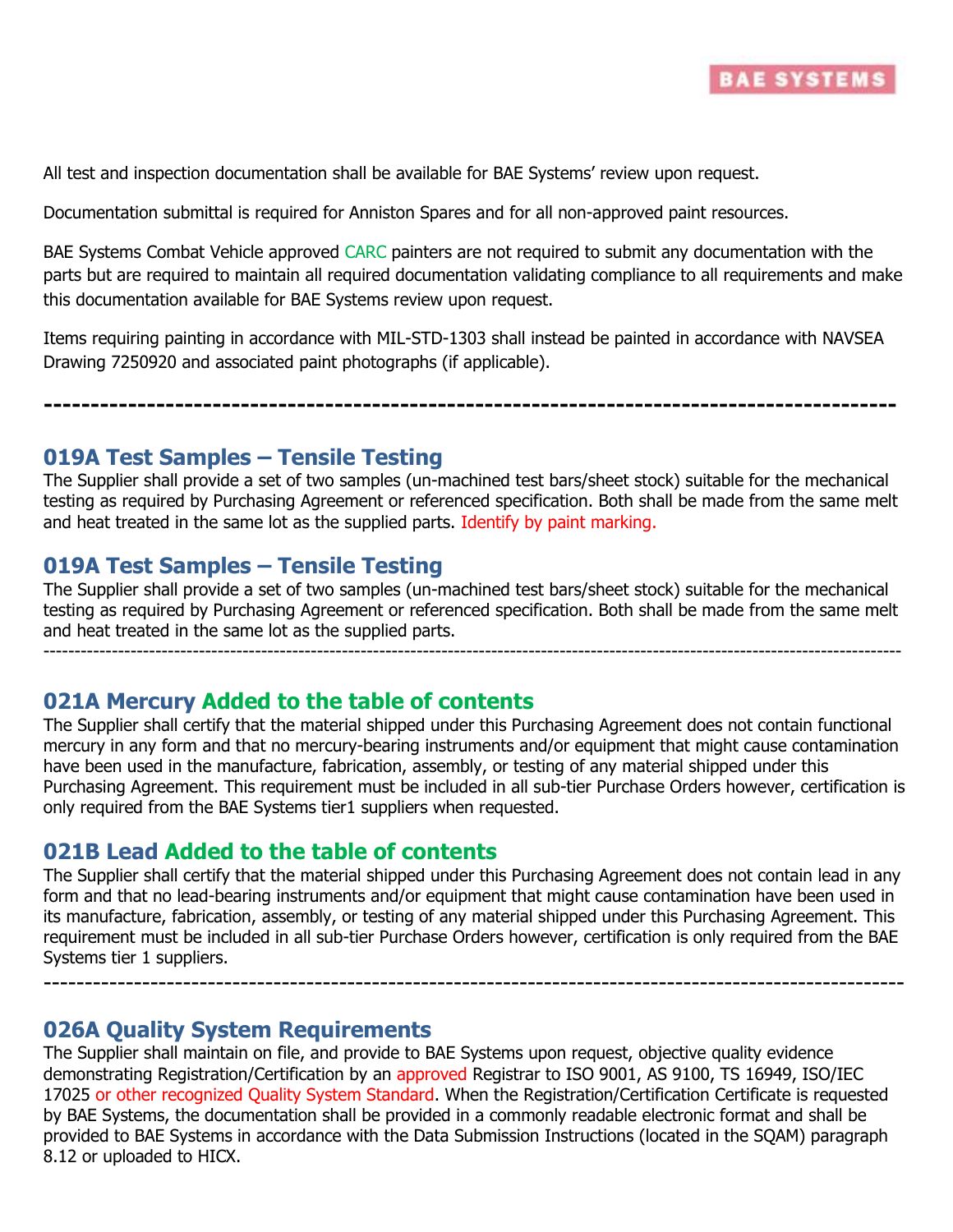

## **026A Quality System Requirements**

The Supplier shall maintain on file, and provide to BAE Systems upon request, objective quality evidence demonstrating Registration/Certification by an Accredited Registrar to ISO 9001, AS 9100, TS 16949, IATF 16949, ISO/IEC 17025 or a quality system approved by an Accredited Third Party Registrar. When the Registration/Certification Certificate is requested by BAE Systems, the documentation shall be provided in a commonly readable electronic format and shall be provided to BAE Systems in accordance with the Data Submission Instructions (located in the SQAM, paragraph 8.12) or uploaded to HICX.

#### ------------------------------------------------------------------------------------------------------------------------------------------ **027 Certificate of Compliance**

The Supplier shall provide with each shipment a copy of their Certificate of Compliance as defined by paragraph 8.5 of the SQAM. Copies shall be delivered and approved prior to shipment as specified by the Data Submission Instructions (located in the SQAM) paragraph 8.12 for this item.

## **027 Certificate of Compliance**

The Supplier shall provide an electronic copy of their Certificate of Compliance for each shipment as defined by paragraph 8.5 of the SQAM. Copies shall be delivered and approved prior to shipment as specified by the Data Submission Instructions (located in the SQAM, paragraph 8.12) for this item.

------------------------------------------------------------------------------------------------------------------------------------------

## **028 Unique Identification (UID)**

This item requires UID marking in accordance with the TDP requirements.

If the UID marking is already present, verify that it is intact and able to be scanned. If the scan fails, replace the existing marking with new UID marking.

It is acceptable to add UID marking to an existing data plate as long as the following human readable information (HRI) is present:

- Cage Code
- Part Number
- Serial Number

## **028 Unique Identification (UID)**

This item requires UID marking in accordance with the Mil-Std-130/TDP requirements. If the UID marking is already present, verify that it is intact and able to be scanned. If the scan fails, replace the existing marking with new UID marking.

------------------------------------------------------------------------------------------------------------------------------------------

## **030A Approved Special Processors (BAE Systems)**

The supplier is to use BAE Systems approved sources for special processes such as thermal processing, metal finishing, metal joining, non-destructive testing, etc. A current Approved Processor Listing may be obtained from the cognizant BAE Systems Buyer.

## **030A Approved Special Processors (BAE Systems)**

The supplier is to use BAE Systems approved sources for special processes such as thermal processing, metal finishing, metal joining, non-destructive testing, etc. A current Approved Processor Listing may be obtained from the cognizant BAE Systems Buyer. This requirement is only applicable to Phoenix parts.

------------------------------------------------------------------------------------------------------------------------------------------

# **030B Approved Special Processors (Customer)**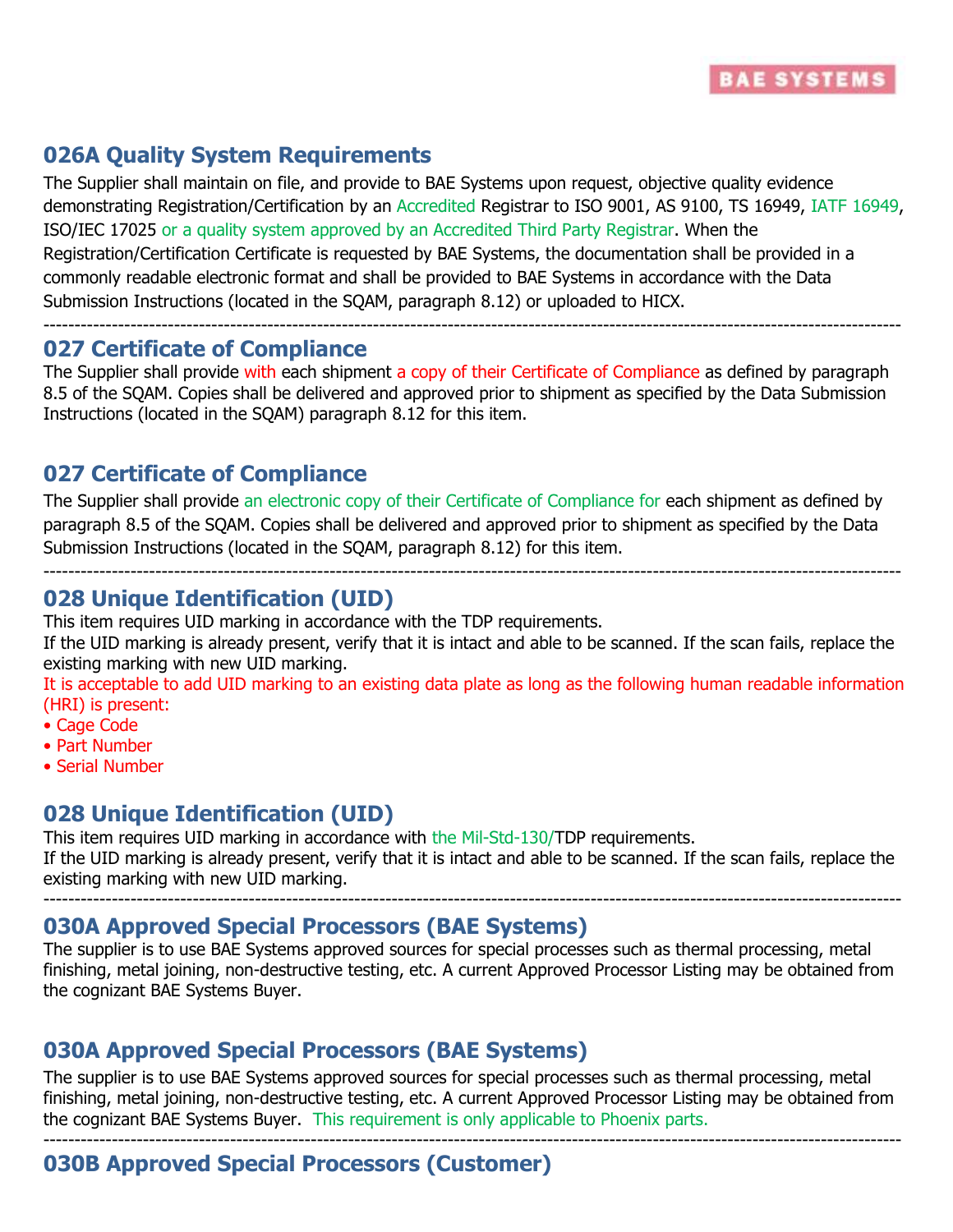

The supplier is to use BAE Systems' customer approved sources for special processes such as thermal processing, metal finishing, metal joining, non-destructive testing, etc. A current approved processor listing may be obtained from the cognizant BAE Systems Buyer.

## **030B Approved Special Processors (Customer)**

The supplier is to use BAE Systems' customer approved sources for special processes such as thermal processing, metal finishing, metal joining, non-destructive testing, etc. A current approved processor listing may be obtained from the cognizant BAE Systems Buyer. This requirement is only applicable to Phoenix parts. ------------------------------------------------------------------------------------------------------------------------------------------

### **030C NADCAP Approved Special Processes Added to the table of contents**

All special processes identified herein and utilized on a BAE Systems purchase order/subcontract require certification by NADCAP. NADCAP Certification will be required for heat treating, painting/coating (non-CARC) and plating. These Special Process requirements identified herein shall be flowed down to all sub-tier suppliers as applicable. The supplier shall provide a current Certificate of Conformance (C of C) certifying compliance for the special process identified and performed as required by the TDP. All Special Process suppliers or their subtier suppliers utilized on the purchase order/subcontract shall have a current accreditation by NADCAP. The Certificate of Compliance shall define and document each process used in satisfying the TDP/Subcontract requirements and the date of the last audit. Special processes will be as defined in our SQAM, AS9100 and by NADCAP. All costs associated with NADCAP accreditation shall be borne by the Special Processor. The NADCAP Certificate shall be provided to BAE Systems in accordance with the Data Submission Instructions (located in the SQAM, paragraph 8.12) or uploaded to HICX when requested.

### **041 Critical Items (CI)**

The Supplier shall provide documentation for all Critical Safety Items (CSI), Hardness Critical Items (HCI), or Observable Critical Items (OCI) identified for this item by the TDP. **Sample size for this inspection shall be 100% for the identified characteristic(s).** Actual results, including an authorized signature and date of acceptance, traceable to a specific shipment shall be recorded, provided and approved prior to shipment. Submission of documentation shall be made in accordance with the Data Submission Instructions (located in the SQAM) paragraph 8.12 for this item.

---------------------------------------------------------------------------------------------------------

A. The heat treat supplier shall conduct 100% testing for hardness. Hardness testing will occur at designated locations identified on the BAE Systems drawing. Hardness testing will be conducted in accordance with the method defined in the SPS document specified on the drawing. In the event location for hardness testing is not indicated on the BAE System's drawing, the heat treat supplier may select an appropriate location on the part for testing to be conducted. In the event the BAE Systems drawing does not specify an SPS document for hardness testing, hardness testing is to be conducted per ASTM-E18. Actual results, including an authorized signature and date of acceptance, traceable to a specific shipment shall be recorded and provided prior to shipment. Submission of documentation shall be made in accordance with the Data Submission Instructions (located in the SQAM) paragraph 8.12 for this item.

## **041 Critical Safety Items (CSI)**

The Supplier shall provide documentation for all Critical Safety Items (CSI), Hardness Critical Items (HCI), or Observable Critical Items (OCI) identified for this item by the TDP. **Sample size for this inspection shall be 100% for the identified characteristic (s).** Actual results, including an authorized signature and date of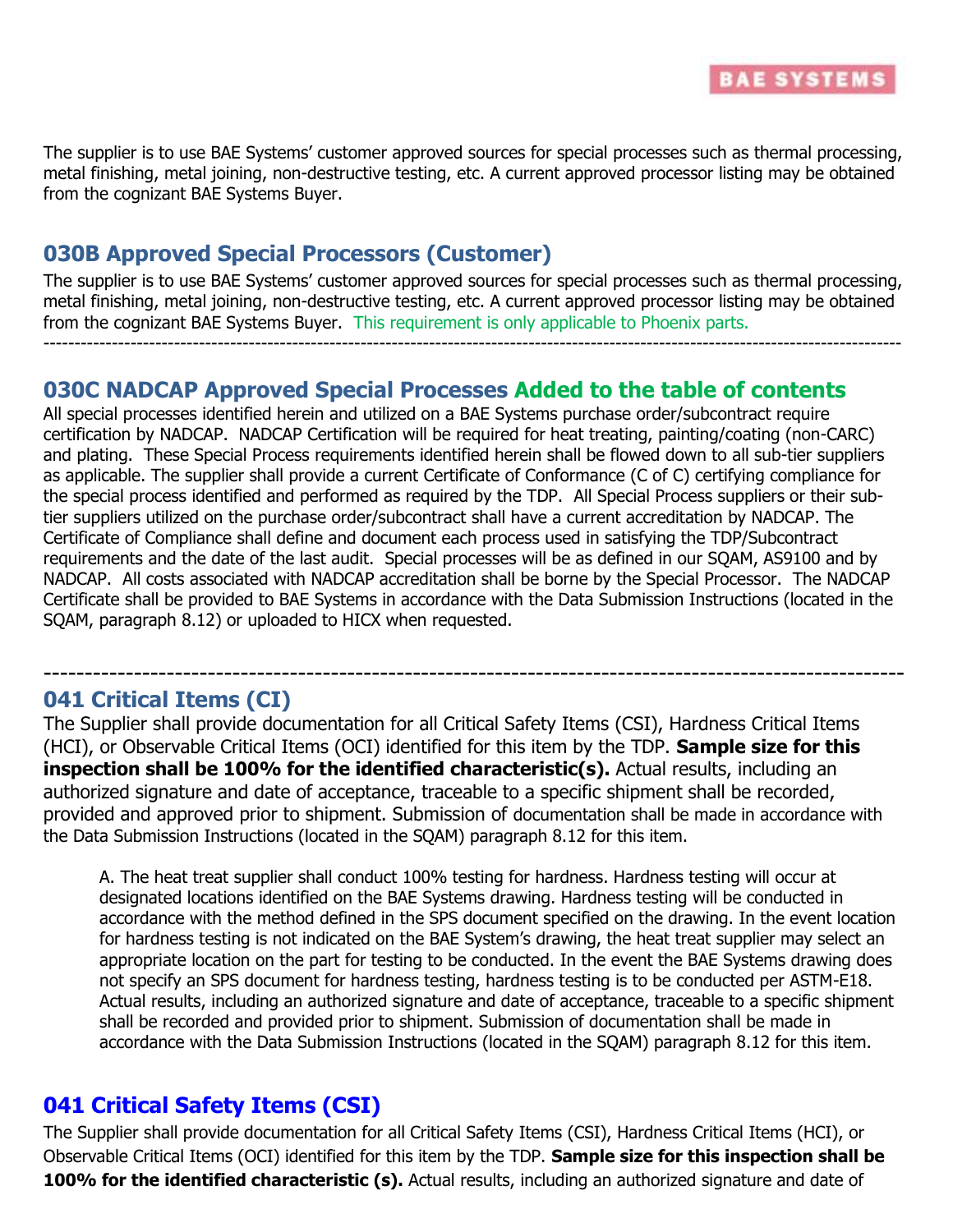acceptance, traceable to a specific shipment shall be recorded, provided and approved prior to shipment. Submission of documentation shall be made in accordance with the Data Submission Instructions (located in the SQAM, paragraph 8.12) for this item.

A. The heat treat supplier shall conduct 100% testing for hardness. Hardness testing will occur at designated locations identified on the BAE Systems drawing. Hardness testing will be conducted in accordance with the method defined in the Standard Process Specification (SPS) document specified on the drawing. In the event location for hardness testing is not indicated on the BAE System's drawing, the heat treat supplier may select an appropriate location on the part for testing to be conducted. In the event the BAE Systems drawing does not specify an SPS document for hardness testing, hardness testing is to be conducted per ASTM-E18. Actual results, including an authorized signature and date of acceptance, traceable to a specific shipment shall be recorded and provided prior to shipment. Submission of documentation shall be made in accordance with the Data Submission Instructions (located in the SQAM, paragraph 8.12) for this item.

### **042 SPC Program**

Statistical methods and procedures used by the supplier to implement and maintain a documented continuous improvement program may be subject to review by BAE Systems' Quality Assurance. Using statistical processcontrol methods, tools, and documentation, the supplier must monitor key characteristics noted directly on the PO or engineering documents. Copies of the control charts, (including notes and corrective action for assignable causes) must be delivered with each shipment. Processes that are out of control or yielding a Cpk of less than 1.33 require 100% inspection for key characteristics prior to certification and delivery of the production lot. Documented inspection reports shall accompany each shipment. The supplier is responsible for the flow down of this CDR to their subcontractors.

------------------------------------------------------------------------------------------------------------------------------------------

#### **042 SPC Program**

Statistical methods and procedures used by the supplier to implement and maintain a documented continuous improvement program may be subject to review by BAE Systems' Quality Assurance. Using Statistical Process-Control (SPC) methods, tools, and documentation, the supplier must monitor key characteristics noted directly on the PO or engineering documents. Copies of the control charts, (including notes and corrective action for assignable causes) must be delivered with each shipment. Processes yielding a Cpk of less than 1.33 require 100% inspection for key characteristics prior to certification and delivery of the production lot. Documented inspection reports shall accompany each shipment. The supplier is responsible for the flow down of this CDR to their subcontractors. Submission of documentation shall be made in accordance with the Data Submission Instructions (located in the SQAM, paragraph 8.12) for this item.

------------------------------------------------------------------------------------------------------------------------------------------

------------------------------------------------------------------------------------------------------------------------------------------

## **068 Sterling Heights CAGE Code Added to the table of contents**

The CAGE code to be marked on this part is 6BTJ2

### **044 Packaging Instructions for Hardware Kits**

In the table of contents, removed C. Labels………………………………….33, and moved 44D up to C. Therefore, the new 44C is as follows: